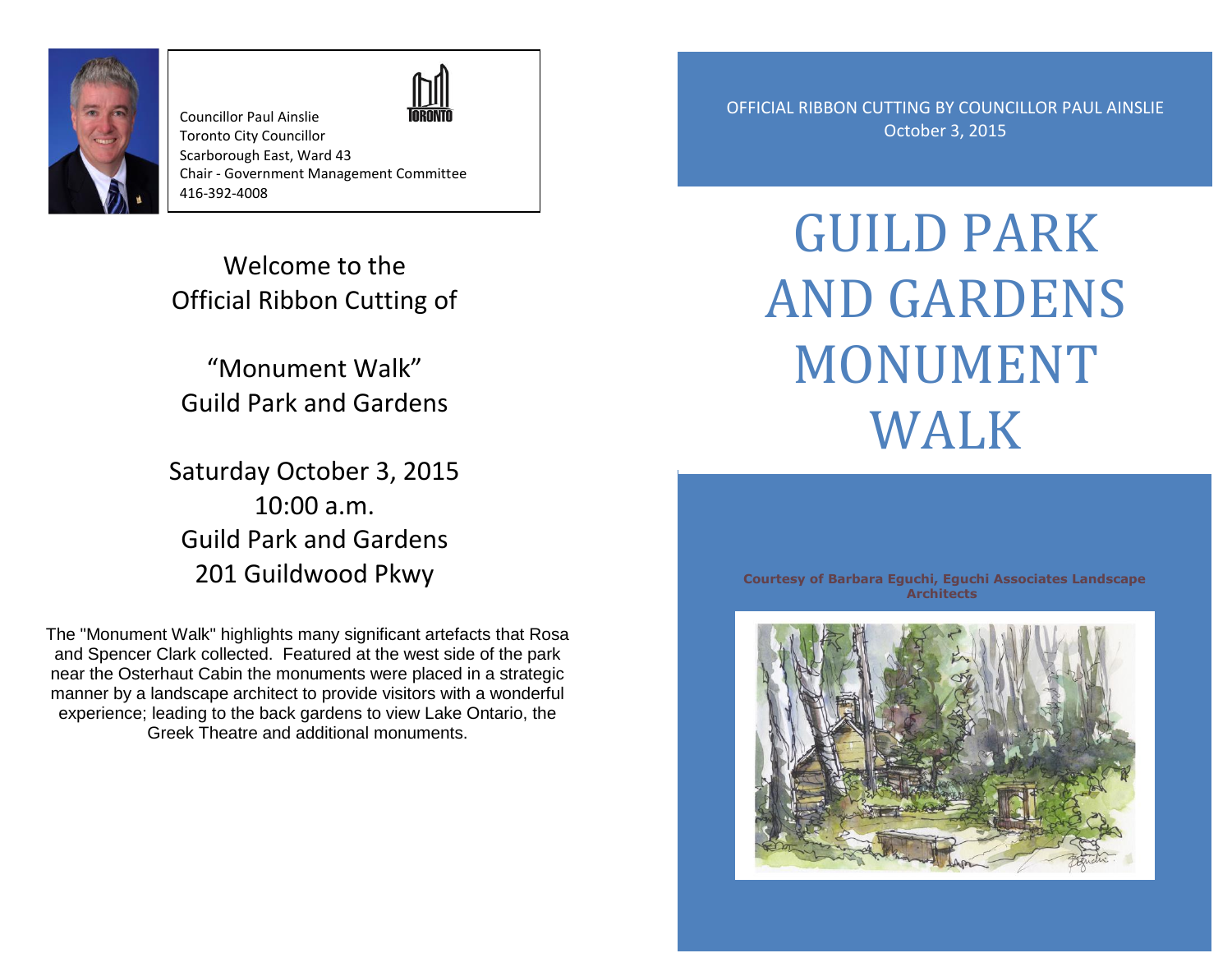Column (Rosedale Residence)

*Origin of Monument:*  Rosedale Residence demolished for the extension of Mt. Pleasant Road to Jarvis Street

2 Columns

*Materials:*  Limestone column and capital on concrete foundation

Column Sherbourne Street Townhouses

*Origin of Monument:* Sherbourne Street Townhouses c. 1870 demolished c. 1950

2 Columns

*Materials:*  Polished orange granite column, red sandstone base and capital

Ionic Capital From Medical Building

*Origin of Monument:*  Medical Building of University of Toronto c. 1904 ; demolished in 1967

2 Columns

*Materials:*  Glazed terracotta capital on a cast concrete column (not original)







## **Finial**

*Origin of Monument :* Provincial Paper Ltd. c . 1930

*Materials:* Limestone



## **Mantle**

*Origin of Monument :* Fredrick Banting's House at 46 Bedford Road (living room); house buil t in 1928 and demolished in 1966.

*Materials:* Sandstone fireplace on a solid limestone base

#### Keystone

*Origin of Monument :* O'Keefe Brewery c. 1840

*Materials:* Sandstone artifact, granite boulder





### Window Well

*Origin of Monument :*

University College, Designed in 1857 by Cumerland and Storm Architects ; damaged by fire in 1890

*Materials:* **Sandstone** 

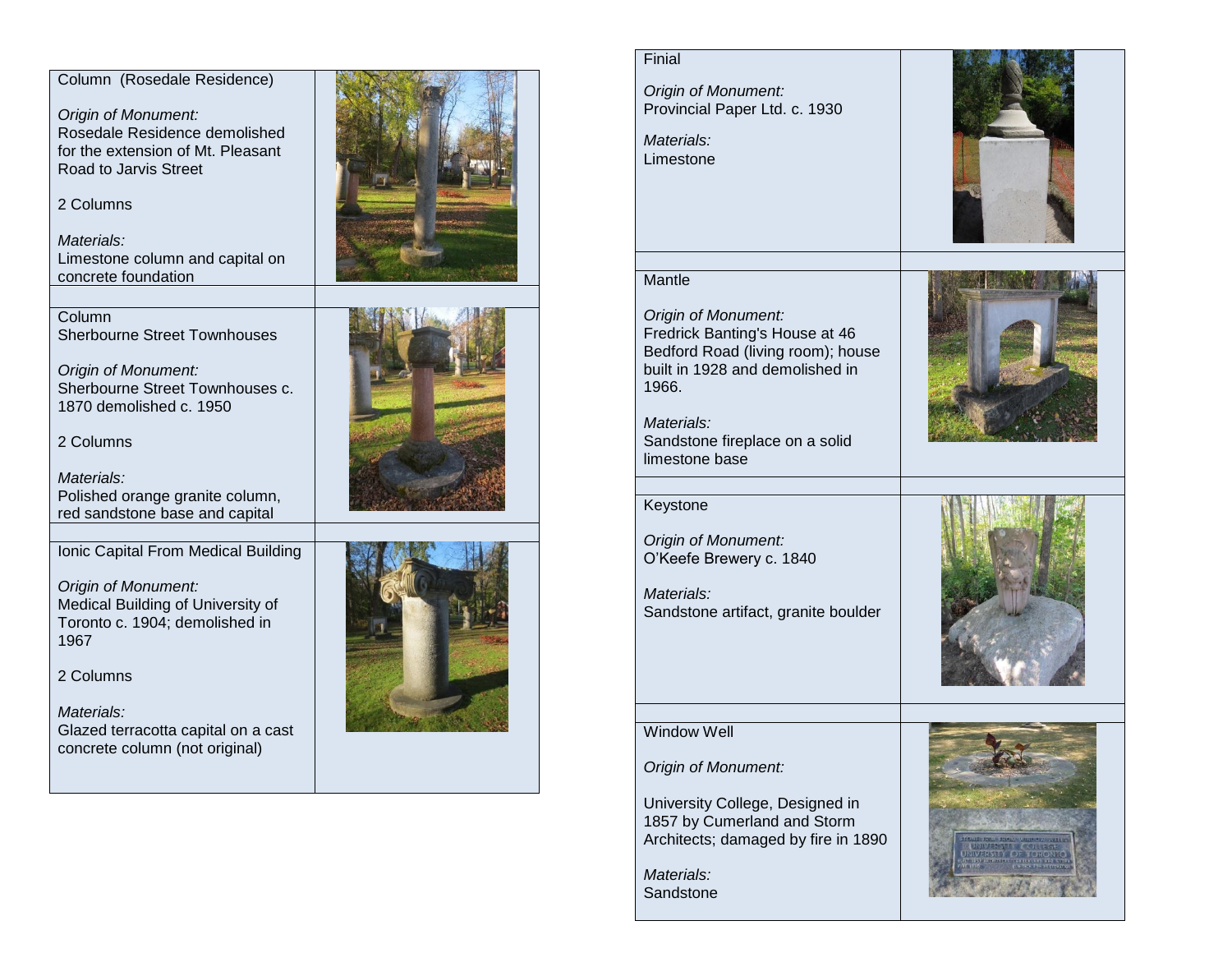

### Planter

*Origin of Monument :* Four panels from 1 Hayter Street assembled to form a planter

*Materials* Limestone (most likely Queenston)

Pediment - 1978.1.128

*Origin of Monument :* Oxford University Press , Amen House 480 University Avenue, Toronto, 1929 - 1964

*Materials :* Limestone, blue paint, gold (leaf)





Bas -relief (Raphael)

*Origin of Monument :* Richmond Building, London, Ontario 1881

*Materials* Limestone (most likely Queenston)